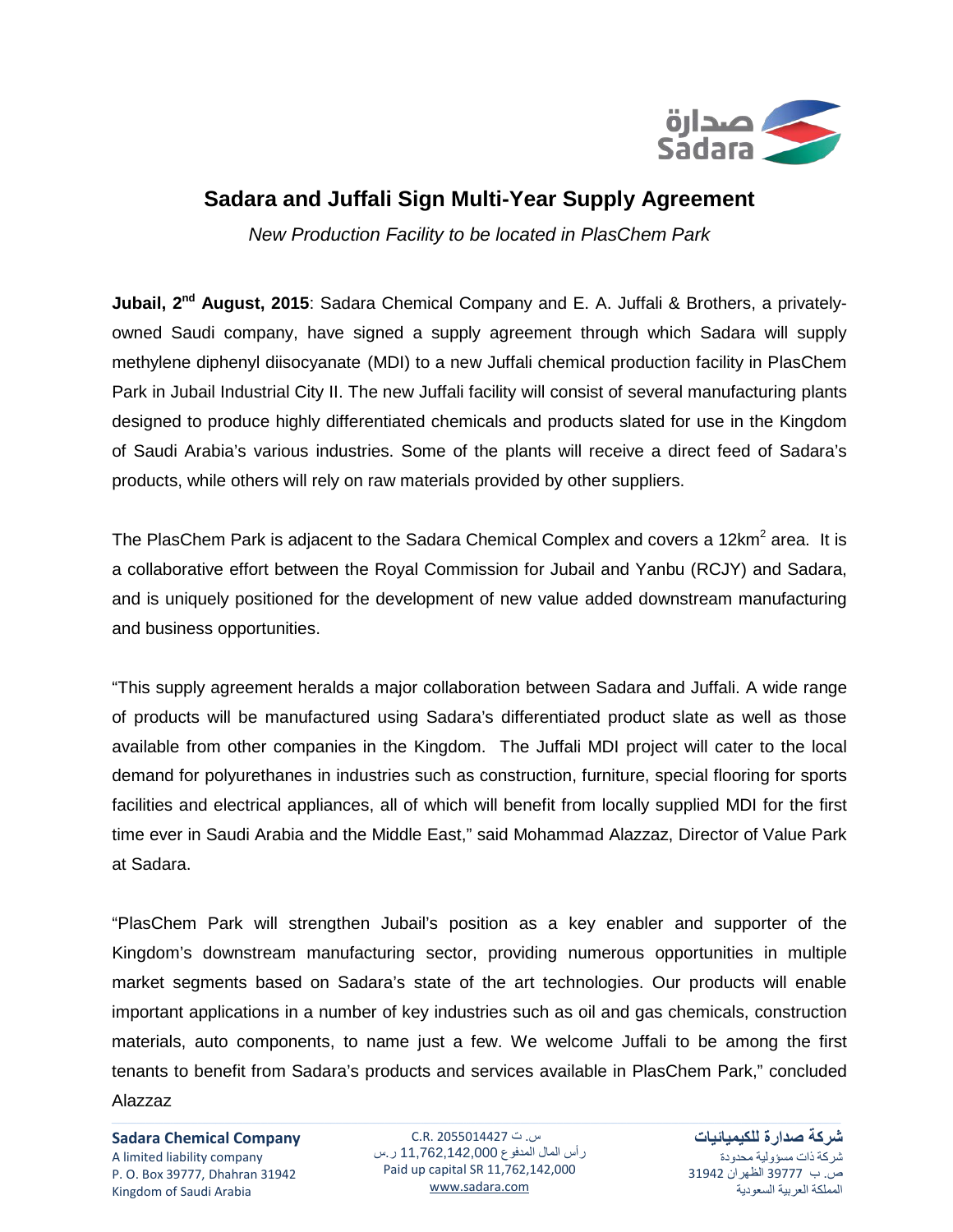

Juffali's vision for the petrochemical and chemicals sector is to develop the capability for specialty chemicals production in the Kingdom, through the introduction of leading edge technologies, to ultimately replace imports of materials and increase the potential for exports of finished products. .The introduction of state of the art technologies will open up career opportunities for Saudi professionals and offer more downstream investment and manufacturing opportunities in Kingdom.

E. A. Juffali & Brothers is a diversified Saudi based company established in 1946. Their interests span a number of markets including chemicals, automotive, technology, construction, equipment, services, and air conditioning & refrigeration sectors. The new facility planned for PlasChem Park – expected to come on stream in the first half of 2017 – will further add to the Juffali chemicals portfolio, and will help encourage the growth of the Kingdom's downstream industries.

PlasChem Park is expected to attract diversified investments for downstream applications such as oil and gas chemicals, construction materials, paints and coatings, as well as home and personal care products. These investments will create new jobs for Saudi nationals as well as contribute to the fulfillment of the Government's vision to diversify the Kingdom's economy.

- Ends -

## *About Sadara:*

*Sadara is a joint venture developed by the Saudi Arabian Oil Company (Saudi Aramco) and The Dow Chemical Company. With a total investment of about \$20 billion, Sadara is building a world scale chemical complex in Jubail Industrial City II in Saudi Arabia's Eastern Province. Comprised of 26 world scale manufacturing units, the Sadara complex is the world's largest to be built in a single phase and will be the first in the Middle East to use refinery liquids, such as naphtha, as feedstock. By using best-in-class technologies to crack refinery liquid feedstock, Sadara will enable many industries that either currently do not exist in Saudi Arabia or only exist through imports of raw materials. The adjacent PlasChem Park, a unique collaboration between Sadara and the Royal Commission for Jubail and Yanbu, will create more value downstream, generating unprecedented investment, innovation, economic growth and thousands of jobs. Sadara is on track to deliver its first products in the second half of 2015, with the complex in full operation in 2016.* 

For further information, please contact:

**Sadara Chemical Company**

A limited liability company P. O. Box 39777, Dhahran 31942 Kingdom of Saudi Arabia

س. ت 2055014427 .R.C رأس المال المدفوع 11,762,142,000 ر.س Paid up capital SR 11,762,142,000 [www.sadara.com](http://www.sadara.com/)

**شركة صدارة للكيميائيات** شركة ذات مسؤولية محدودة ص. ب 39777 الظهران 31942 المملكة العربية السعودية